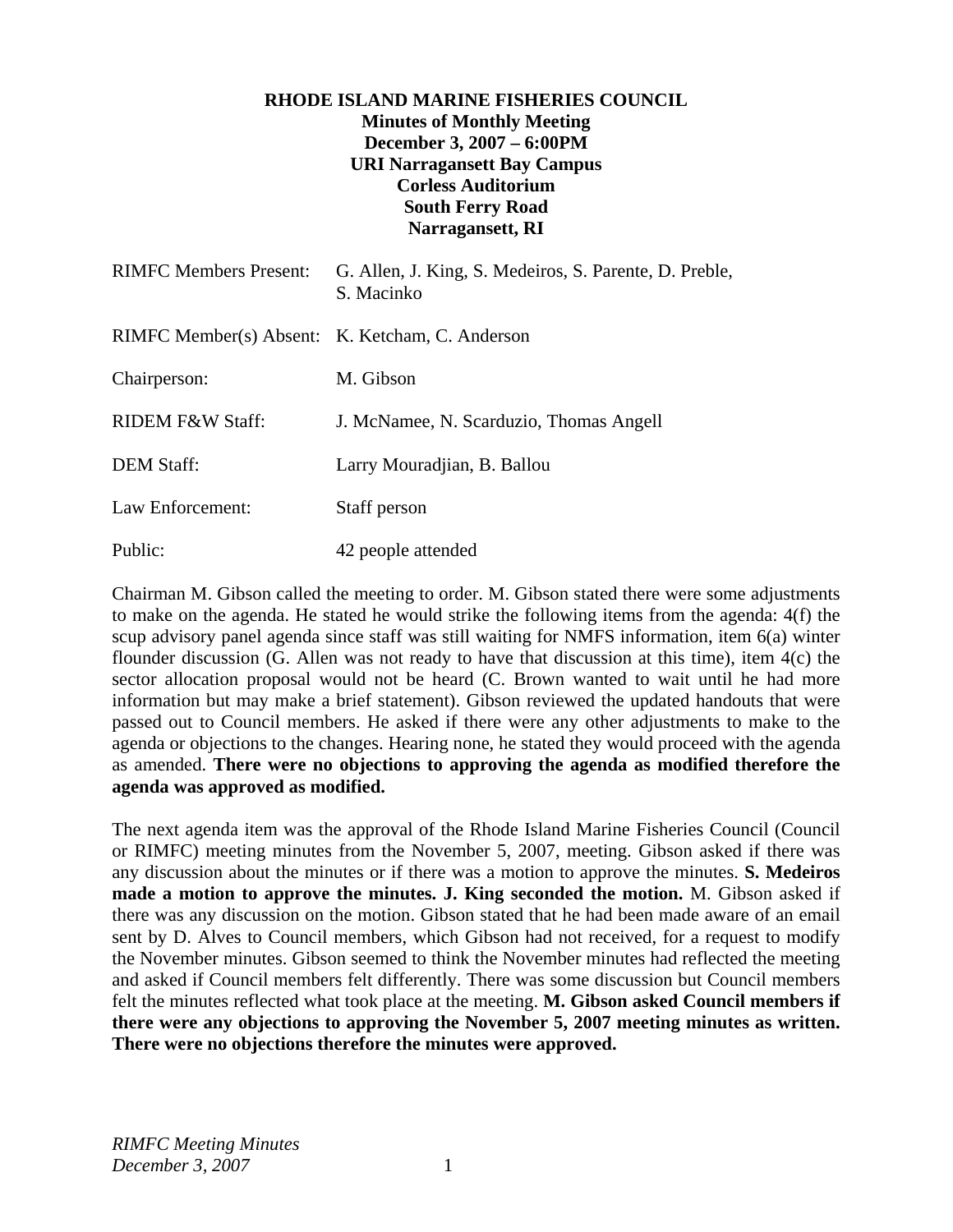### **Advisory Panel Reports:**

### *Industry Advisory Committee (IAC) (11/13/07)*:

J. McNamee gave the report for K. Ketcham. McNamee reviewed the meeting minutes and stated that three gillnet proposals were discussed. The committee was submitting the proposals to the Council for review. Gibson stated that Ketcham had requested that they hold another IAC meeting because there were members who could not attend the meeting because of another meeting conflict. There was some discussion about adding the gillnet proposals to the enclosed IAC agenda already included in the Council packet so the IAC could continue discussions. Gibson indicated this could be taken up under item  $4(g)$  when they discuss the proposed IAC agenda.

### *Lobster Advisory Panel (LAP) (11/14/07)*:

J. King read the minutes from the meeting. He stated that there were twelve people in attendance. The meeting started with updates pertaining to lobster management regarding ASMFC activities. They also discussed proposed revisions to regulation 15.14.1 with recommendations to the RIMFC. King stated that a motion was passed to recommend to the RIMFC to modify language in 15.14.1-1, (5) and add "Area 2" in three places.

The LAP also discussed the 5-1/4" maximum gauge size for lobster fishery management Area 2. J. King indicated that a motion passed to recommend to the RIMFC to adopt the 5-1/4" maximum gauge size for the Area 2 lobster fishery. The last issue discussed was the trap tag effective date. King stated that a motion passed to recommend to the RIMFC to change the trap tag effective date to June 1.

M. Gibson stated that if the Council concurs we would take public comment on these items at the March public hearing. M. Gibson asked if there were any comments or question from the Council.

Councilman S. Parente asked for clarification on item number 2 and wanted to know if every loophole had been blocked. He also asked for clarification on the trap tag effective date item. M. Gibson responded to S. Parente's questions.

T. Angell mentioned that there was one other item on the agenda under other business. At the LAP meeting, P. Brodeur requested that the state revisit the escape vent analysis done by Massachusetts and wanted to know if RI could conduct an additional study. Angell indicated that it was a request for the Division. Gibson stated that he would report to the Council as to what, if anything, the Division would be able to do with that issue.

There were no objections from Council member to add these items to the public hearing docket. There were no further questions or comments from the Council.

#### **New Business:**

#### *Council recommendations on Nov. 27, 2007 Public Hearing*:

In a power point presentation to Council members, J. McNamee summarized the two public hearing items: 1) summer flounder quota management proposals and 2) black sea bass quota management proposals.

1) *Summer flounder quota management proposals*:

*RIMFC Meeting Minutes December 3, 2007* 2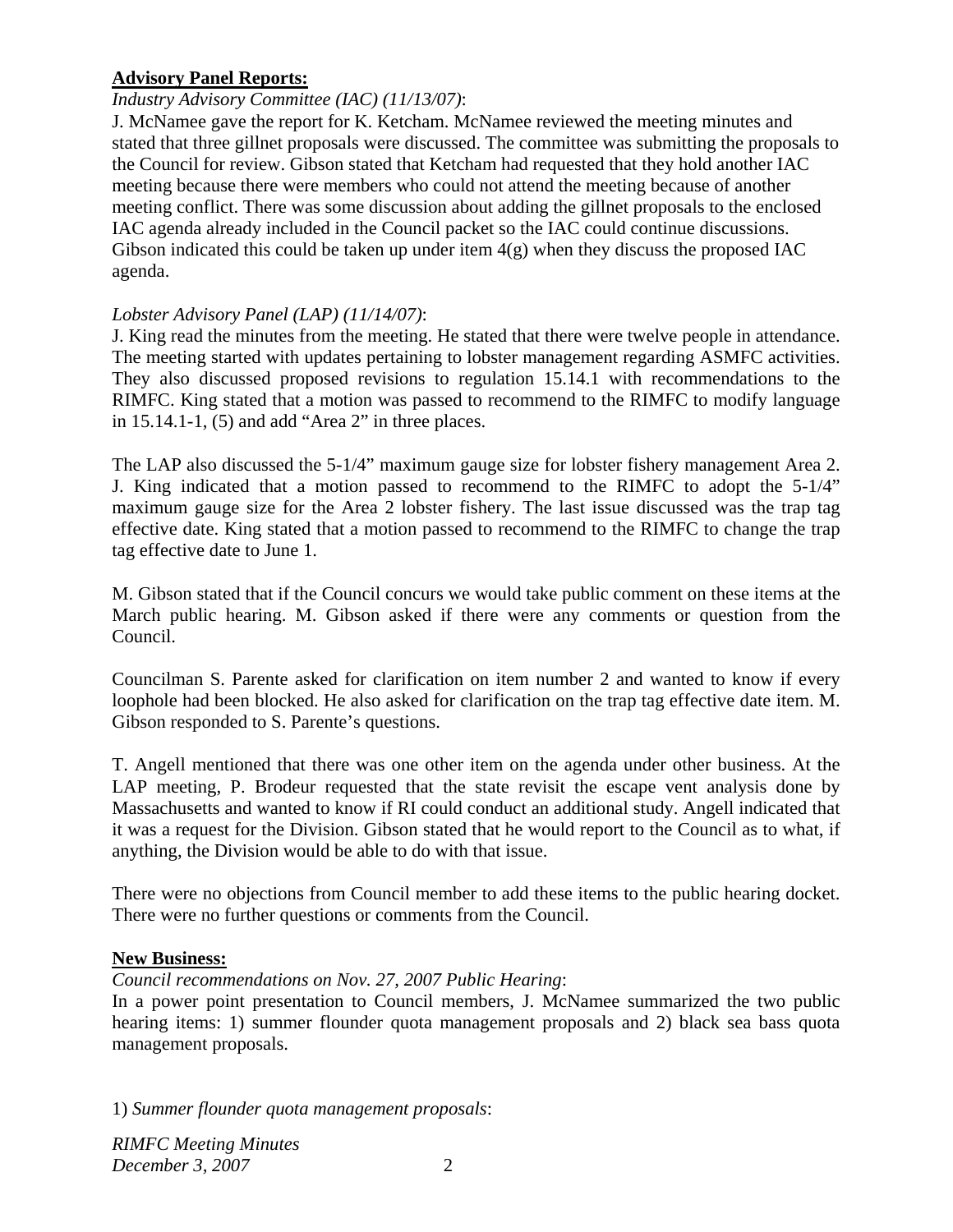J. McNamee indicated there were two proposals for summer flounder one was for status quo and the other was from the RI Commercial Fishermen Association, which proposed to split the summer period in to two sub periods. He explained the details of each proposal. McNamee explained that in the status quo proposal the current regulation for the winter aggregate program does not start until February 3 and ends on April 5. He wanted to make sure that was clear to everyone. McNamee stated that the reason he wanted to point this out was that there was an issue with that start date last year. The second notation McNamee referenced for the status quo proposal referred to the summer sub period. He stated that currently in regulation the Friday/Saturday closures did not start until June 1. He explained this was due to deliberation by the Director and his final decision, which was getting close to the May 1 date. Instead of rushing things, the Director decided to set it up for a June1 start date.

McNamee reviewed the second proposal from the RICFA. He stated that the main difference was that the summer sub period would be split in to two sub periods. He referenced his third notation indicating that the regulation would be set up to terminate the summer aggregate program if the fishery closed during summer 1 and would then restart the program at the beginning of summer 2.

## **D. Preble made a motion to recommend to the Director to adopt the status quo proposal for the 2008 summer flounder quota management plan. G. Allan seconded the motion.**

M. Gibson asked for Council discussion on the motion.

D. Preble explained that it worked out well this last year and at the public hearing every comment was in favor of status quo. G. Allen stated that he counted nine or ten people that spoke in favor of status quo including a written comment from A. Conti. G. Allen stated that he was in favor of status quo.

Councilman S. Parente stated that he was also in support of status quo. He read a statement indicating why he was in support of status quo. He felt that reverting to splitting summer periods would be a giant step backwards. He urged fellow Council members to support the status quo option.

M. Gibson reiterated what J. McNamee had stated, that under the status quo option the winter aggregate program would not start until February 3 and the Friday/Saturday closures would not start until June1. Gibson stated that the Division did not receive any proposals to modify those start dates, and there were no public comments taken to modify those dates. Gibson indicated that since there were no proposals or comments taken to modify the start dates he did not know if there was much that could be done at this point.

M. Gibson asked for audience comments.

C. Brown stated he did not think anyone should look at what happened this past summer as being a great success. He indicated that we do not have enough quota to make everyone happy all the time. He thought it would be fairer if more people shared in the burden. Brown stated that everyone is overlooking the migration of the fluke from inshore to offshore, which is when fishermen seasonally caught most of the fish. History states that is when most of the fish were brought to market. It was the trawl fishery that landed all the fish and it happened in September, October, and November. He stated that the Council was not giving any consideration to the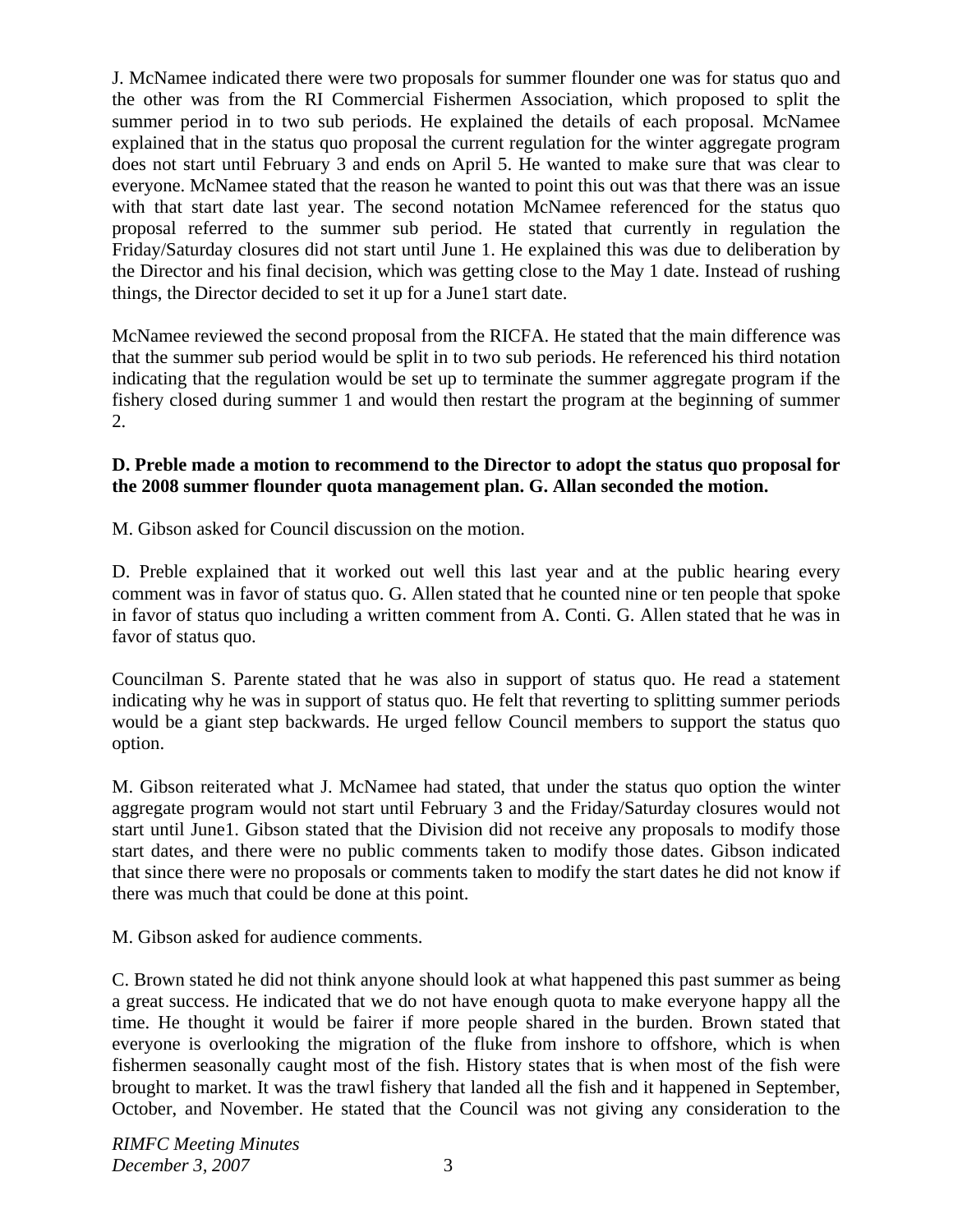natural movement of fish in the way the resource is allocated, and the Council therefore was not avoiding unnecessary discards.

T. Platz suggested that in the future people may want to consider moving winter 2 up one month and tinker with those numbers because you are creating a lot of October discards. He stated if people are discarding fish you are kidding yourself if you think you are sticking with the quota.

M. Gibson clarified T. Platz's comment by stating that Platz was suggesting that winter 2 start on October 1 instead of November 1. M. Gibson thanked Platz for the comment and stated that it would be part of the record and would go back to the Director for his consideration.

I. Parente stated that he was in favor of status quo.

J. Low representing the RI Rod and Reel Anglers Association stated that his members supported status quo. He stated that they were able to fish all summer long, when it was open, and it was the best year ever so they would like to see it continue.

R. Fuka from the RI Fishermen Alliance stated that he knew the numbers for summer flounder would be cut but he wanted people to know that there was an ongoing effort to try to create a bill for the first of the year to provide flexibility to the Magnuson act. He stated that there was a subcommittee meeting this week in DC.

M. Gibson asked if there were any other comments from the Council. There were no comments.

**Gibson called a vote on the motion to recommend to the Director to adopt the status quo proposal for the 2008 summer flounder quota management plan. The motion passed; five in favor (G. Allen, S. Medeiros, S. Parente, D. Preble, S. Macinko), one abstained (J. King), none opposed.**

(2) *Black sea bass quota management proposals*: J. McNamee indicated there were two proposals that came forward: 1) status quo and, 2) a proposal from the black sea bass AP. He explained the details of each proposal.

M. Gibson asked if there were any questions from the Council or a motion from Council.

### **S. Medeiros made a motion to recommend to the Director to adopt the status quo proposal for the 2008 Black sea bass quota management plan. D. Preble seconded the motion.**

M. Gibson asked for Council discussion on the motion.

G. Allen stated that he had attended the public hearing and had counted nine comments that unanimously spoke in favor of status quo. He recommended they adopt status quo.

S. Parente also indicated that he attended the public hearing and it was obvious that the public was in favor of status quo.

M. Gibson asked for audience comment.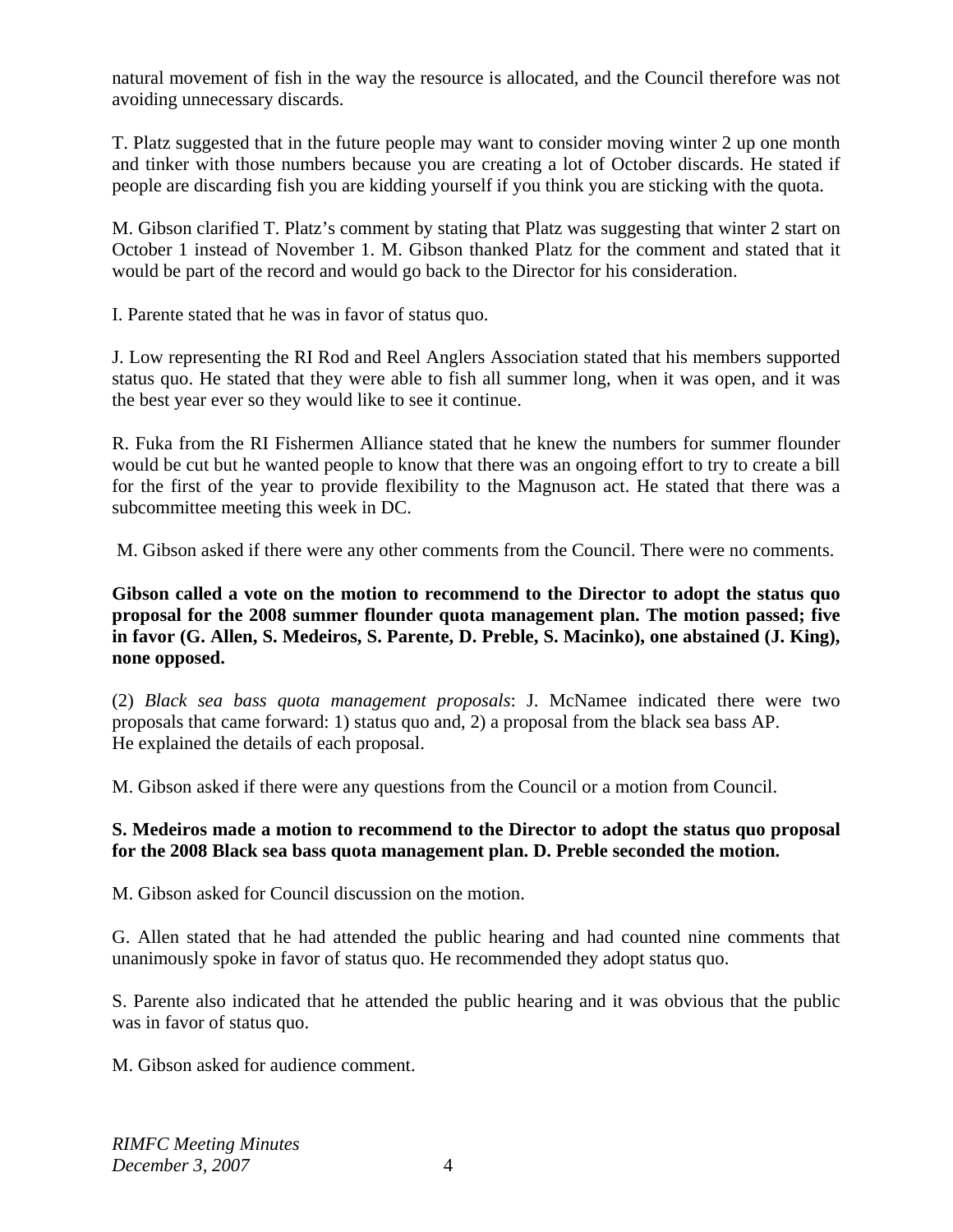T. Mulvey asked if it would be possible to switch the 200lbs/day in the second sub period to the third sub period so the 200 lbs/day would be later in the season. Mulvey stated that the fish were spawning during this second sub period (May – July) so we would be helping to produce more fish. He indicated that the fish have already spawned in August, so these sub period quotas should be switched.

C. Brown stated that in reality we are taking such a cut in quota that it does not matter. He stated that we are looking at a 39% reduction in quota this year. He thought the reality would be that they would be shut down anyway.

J. Grant stated that based on this years catch history at 100 lbs/day we would probably be closing the May –July sub period about one month early.

A member from the audience stated that he was in support of status quo.

M. Gibson asked if the Council had any further comments. There were no other comments.

**Gibson called a vote on the motion to recommend to the Director to adopt the status quo proposal for the 2008 black sea bass quota management plan. The motion passed unanimously; six in favor (G. Allen, S. Medeiros, S. Parente, D. Preble, S. Macinko, J. King).** 

*Update on meetings regarding comprehensive aquaculture plan (10/11/07) & (11/8/07)*: D. Alves from CRMC was not present no update was given by CRMC.

M. Gibson stated that as he noted earlier he had not received the email traffic regarding Mr. Alves concerns and asked if any of the Council members wished to comment on what was happening at the aquaculture meetings. There were no comments. Gibson stated that he had seen drafts of working papers from some of the sub committees; he stated that he had seen one from R. Rheault and one from B. Murphy from DFW staff. He indicated he knew some work had been going on with in the subcommittees.

# *Sector Allocation Proposal – by C. Brown*:

M. Gibson stated as he mentioned earlier C. Brown would not be giving his big presentation tonight because he wanted to wait until he had more information but he did want to address the Council on where that issue stood.

C. Brown explained that two years ago he came before the Council and asked to start a dialog on sector allocation as a viable management tool for the state of RI to stop the discard problem. He stated he was not well received at that time. He explained some of the problems that had caught up with the times such as bycatch and discard issues. He indicated right now fishermen are throwing back more fish dead than what they are selling. He gave figures, examples, and bycatch statistics of fluke to demonstrate how bad things really were. He estimated that in three years the commercial fishery would be closed.

He indicated there would be educational opportunities to learn about sector allocation. On January 15 & 16 at One Beach Street in Narragansett at the Village Inn, a conference about sector management was scheduled by URI Sea Grant. He urged everyone to attend and to get in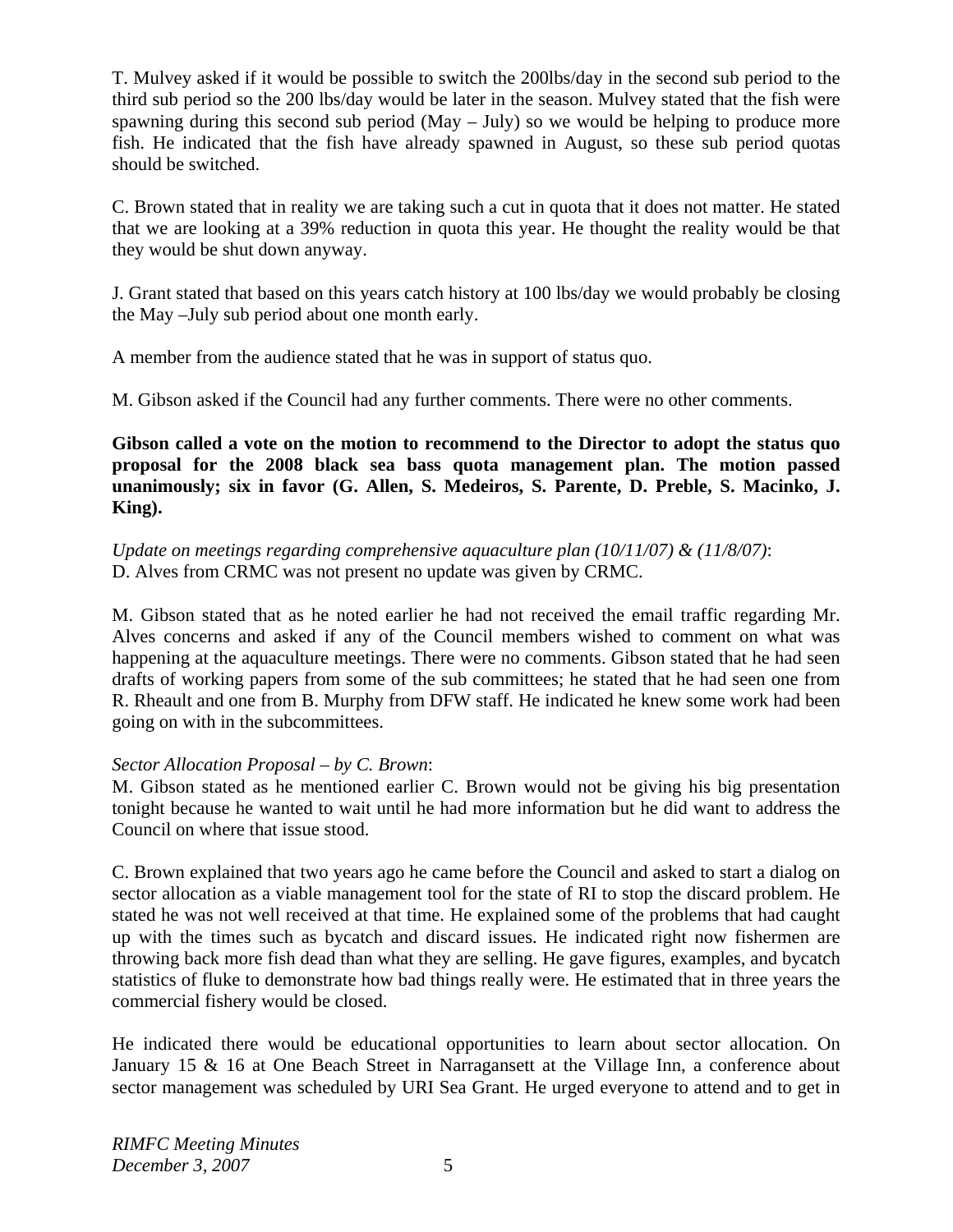touch with Barbara Somers at URI Sea Grant for more information. People who may be interested in attending can call URI Sea Grant to sign up at (401) 874-7599.

C. Brown indicated that he would have a revised proposal ready by next month that he could share with the Council.

D. Preble commented that at the last New England Fishery Management Council (NEFMC) meeting they put sector formation as the priority item for 2008. He stated that Magnuson requires sectors to be put in place and NMFS would like to see at least a dozen establishes in the New England area over the next year or so. He indicated that the biggest problem is the initial allocation question and that would be taken up by the NEFMC at the groundfish committee meeting on December 13, 2007. He stated the NEFMC would be making those determinations over the next few weeks.

S. Macinko asked for clarification from Preble if the NEFMC was going to take the issue up or if they were going to resolve the initial allocation issues in the next few weeks.

D. Preble indicated that he may have misspoke, he stated the resolution of it would take place over a period of several months, but the options would be narrowed down to status quo and a single allocation option which the NEFMC should have ironed out by the end of the December 13, 2007 meeting.

### *Approval of Tautog AP Agenda – G. Allen*:

G. Allen reviewed the agenda stating that the panel would review the 2007 tautog fishery, review the ASMFC addendums to the management plan, review the 2007 approved recreational proposal, and except proposals to make recommendations for the 2008 commercial and recreational fisheries. He asked that any proposal be submitted in writing with copies for advisory panel members.

M. Gibson asked if there were any comments from Council. Hearing none the agenda was approved.

#### *Approval of Striped Bass AP Agenda – G. Allen*:

G. Allen stated that C. Anderson was elected as Chair for this panel and G. Allen was elected as Vice-Chair. G. Allen indicated that C. Anderson would not be in town for this meeting and that he would act as Chair. G. Allen asked that D. Preble be available to assist him with the meeting. G. Allen indicated that the meeting would be held on January 10, 2007 at 6:30 Pm at the DEM Fort Wetherill facility in Jamestown. He reviewed the agenda stating that they would review the current stock status and ASMFC Addendums of the management plan, develop 2008 commercial quota allocations, and discuss the recreational fisheries. He again requested that proposals be submitted to the panel in writing.

M. Gibson asked if there were any comments from Council. Hearing none the agenda was approved.

#### *Approval of IAC Agenda – K. Ketcham*:

M. Gibson reviewed the agenda, there would be a presentation on wind power and K. Ketcham had requested that the committee meet again to continue discussions on the gillnet proposals. Gibson suggested that continued discussions on gillnet proposals be added to the agenda as item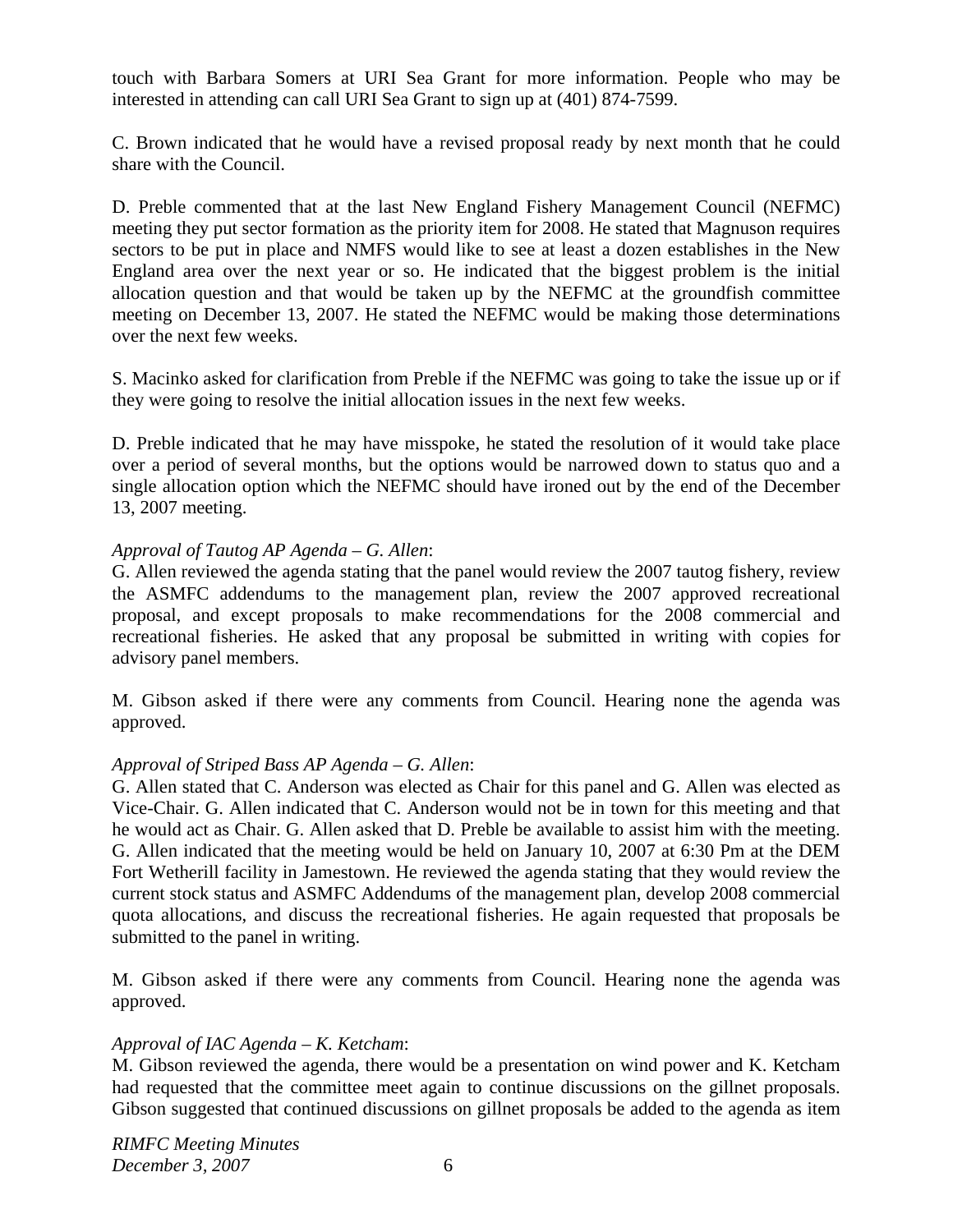number two. M. Gibson asked if there were any objections in proceeding in that manner. Hearing none, the agenda was approved as modified. Staff would contact K. Ketcham to set a date in January for a meeting.

*Review of application for the Shellfish AP – N. Scarduzio*: N. Scarduzio explained that Michael Bradshaw submitted an application for an alternate position on the Shellfish AP. He had requested to be an alternate to Donald Goebel. The application had been reviewed by the Division of Law Enforcement and had been cleared by that Division.

# **J. King made a motion to approve Mr. Bradshaw's application and appoint him to the SAP. Seconded by S. Medeiros. G. Gibson asked if there were any objections to the motion. Hearing none, he was appointed.**

# **Old Business**

*Comprehensive RI fisheries legislation – B. Ballou*: B. Ballou stated that Council members had been provided a four-page document titled "Proposed 2008 Legislative Initiative Relating to Marine Fisheries". He explained this was a summary of issues that had been called to the Departments' attention. He indicated that the point for tonight would be to review these items with the Council and get Council thoughts and comments. Ballou stated that with the Councils' support the Department would be able to move forward with these proposals. He explained what the procedure would be; first review of the proposals with the Director, then the Governor's office, then minority offices, then come the bills, then hearings, and a whole process of consideration and deliberation. He indicated that it would run up to June or July.

B. Ballou explained that the document was broken out in to three areas and two of the three were suggested as legislative initiatives, the third was a policy issue. He outlined the two as enforcement, and monitoring & assessment. Licensing would be the policy issue. He asked the Council if they wanted him to run through the document or if they had any questions for him.

D. Preble stated that he reviewed the document in detail and that he thought it was well thought out and he would not want to make any changes. He indicated it was a complete document as it stood.

B. Ballou summarized for audience members the topics of the document.

G. Allen mentioned that the monitoring issue to allow for observer coverage is a critic issue. He stated there were a lot of issues particularly with winter flounder, which is RI's fish, he stated that we have to get observes on boats to find out if in fact there is a juvenile bycatch mortality that is tipping these fish over the edge. He mentioned he would like to meet with Ballou at some point to discuss this issue further.

M. Gibson asked Ballou if issues came up at the round table meeting could they be added to the list. B. Ballou indicated that would be possible. B. Ballou also pointed out that this was a reoccurring agenda item so as things came up they could be added to the list. He indicated he would keep the Council updated every month.

G. Allen asked what was being done about the federal registry, which had to be in place by 2009. He suggested at the round table meeting we build a timeline to address this issue. He indicated that we have less than a year to get this done and that time would come up quickly.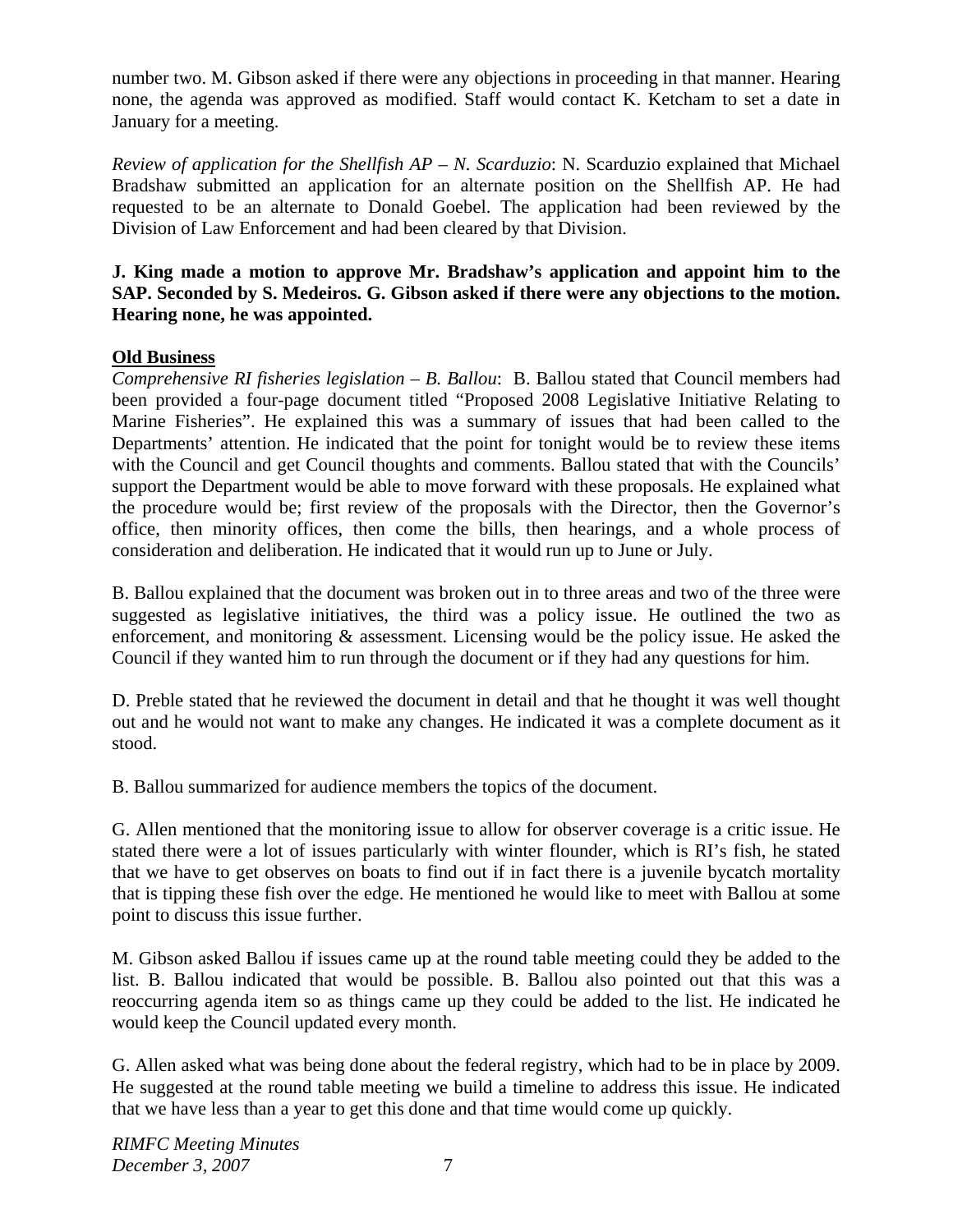D. Preble agreed with G. Allen and added that there were some proposals kicking around for a regional license or Northeast license. He also agreed this would not be ready for a 2008 legislative session.

J. Low asked B. Ballou if the information would be available to the public. J. Low asked if Ballou could email him a copy. B. Ballou indicated he could make it available with the understanding that if Low emails this out to others he states what the document is; that the document is only a list of proposals and initial thoughts at this stage.

### *Review of second round of applicants for Groundfish AP*:

M. Gibson stated this was the second solicitation to fill slots on the groundfish AP.

N. Scarduzio reviewed the applicants that were cleared by the Law Enforcement Division. She indicated that six applications were received and five made it through the Enforcement background check. She explained she had provided an updated list of groundfish AP members with the most recent applicants added in bold type. Scarduzio went through applicants and stated which slot they were eligible to fill. She also pointed out that one application was received from an out-of-state fisherman who was not a RI license holder. She asked for guidance from the Council as to how members wished to process that application.

M. Gibson asked Council members how they wanted to proceed with the out-of-state application. He mentioned that currently there was no residency requirement in the AP policy.

S. Medeiros and D. Preble both commented that there should be a residency requirement.

G. Allen stated that as a general comment the Council should try to stay with people from RI on advisory panels. D. Preble agreed.

M. Gibson asked Council members if anyone had a different view from that position. He stated there were a number of Council members who felt that the Council should have RI citizens on their advisory panels. Gibson stated that he did not have a problem with it one way or another that these panels were the creation of the Council and the Council can form them as they see fit.

S. Parente stated that he did not have an issue with someone from out-of-state participating on an advisory panel if he was licensed in RI.

M. Gibson asked if there were any objections to approving the four RI applicants. There were none.

#### **D. Preble made a motion to accept the four RI applicants. J. King seconded the motion.**

# **M. Gibson asked if there were any objections to the motion. Hearing none the motion to appoint the four RI applicants to the groundfish AP passed.**

M. Gibson asked how the Council wanted to handle the out-of-state applicant. Gibson asked if there was a motion to approve the application. If not, then he would take that as a sign from the Council that they do not wish to have out-of-state individuals serving on advisory panels. Seeing no motion, the out-of-state applicant was not appointed.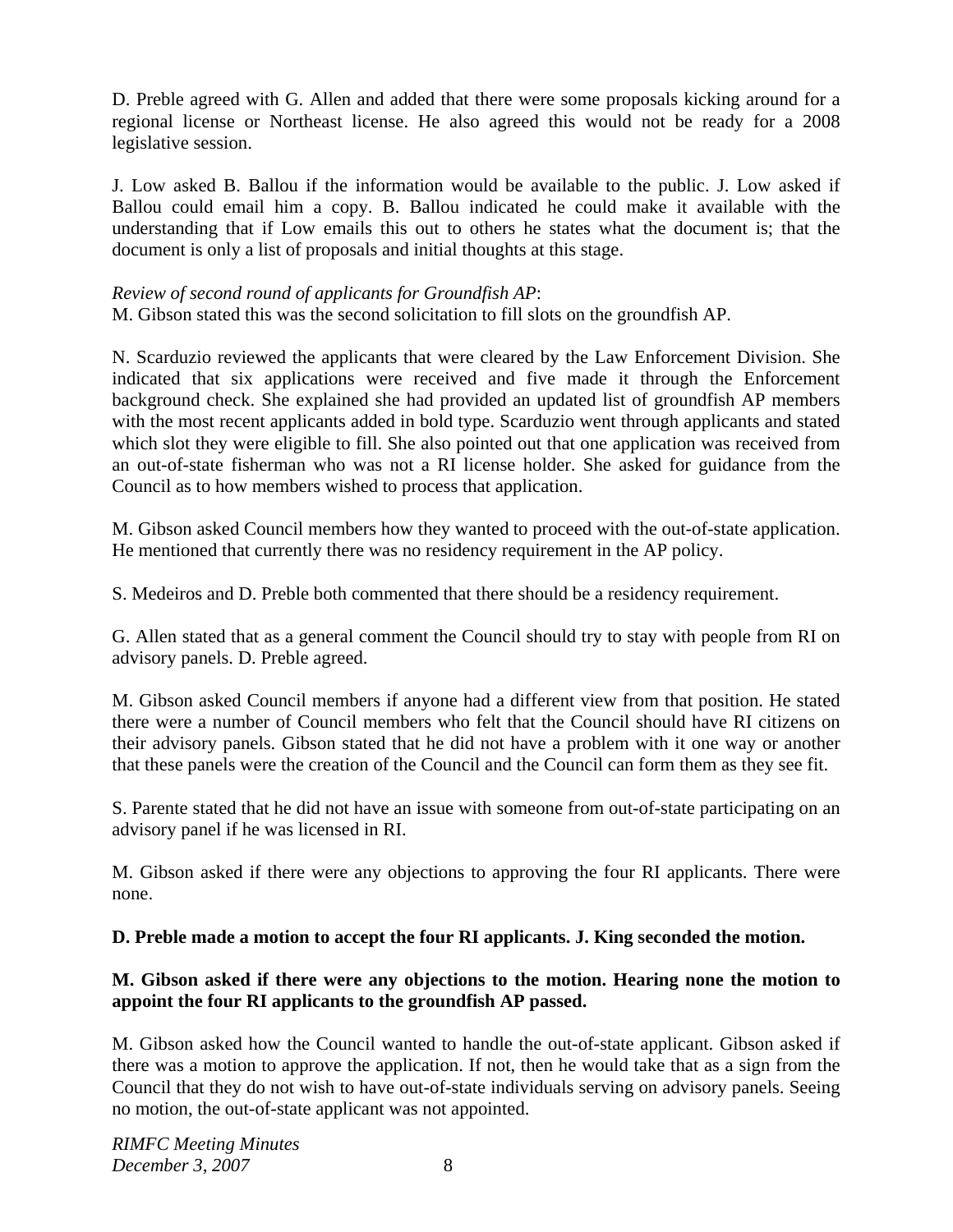N. Scarduzio gave an update as to which slots were still open, she indicated both fish pots and inshore gillnet slots were open.

M. Gibson asked the Council if they wanted staff to continue to solicit to fill vacant slots, or did they have enough people to begin activity with the panel.

D. Preble stated that he thought there was enough representation on the panel to go ahead.

G. Allen asked Preble if he was satisfied with the number of recreational people on the panel.

D. Preble explained that at this point the species involved are commercial species so at this point he was all right with the make up of the AP. He stated as things evolve Preble would not have a problem putting in another recreational slot. Preble though it was important to get moving with this panel. He suggested that the first thing that needed to be accomplished was to outline the problems.

M. Gibson then stated that he would work with Preble to come up with a draft agenda for the initial AP meeting, for approval at the January Council meeting.

N. Scarduzio stated that another separate application was received from J. Gates, a professor at URI, who was applying for the scientific advisor positions on the lobster AP, IAC, and Enforcement AP. She indicated that he was already approved as the scientific advisor on the lobster AP. A slot was available on the enforcement AP but there was no scientific slot on the IAC. She asked whether the Council would like to create a scientific advisor slot on the IAC or not. Council members were not inclined to create a slot on the IAC stating this was a committee for industry.

# **J. King made a motion to appoint J. Gates to the Enforcement AP to fill the scientific advisor slot. S. Medeiros seconded the motion.**

# **M. Gibson asked if there were any objections to the motion. There were none. The motion passed.**

M. Gibson stated that the IAC was the only committee that was noted in statute as to what it is suppose to do and who is suppose to serve on it, he did not want the Council to take any action at this meeting because it was not on the agenda. He suggested that the item come back as a full agenda item next month. There were no objections from the Council.

D. Preble stated that he received an email from M. Bucko who requested that the Council add a slot for bait & tackle to the summer flounder AP. Preble asked for this item to be placed on the January Council agenda.

G. Allen asked if C. Brown would be ready to give a presentation about sector allocation on the January 7, 2207 Council meeting since the workshop would take place on January 15 & 16, 2007. G. Allen thought Brown might want to wait until the February Council meeting.

C. Brown was reluctant to put off the presentation. However, Council members thought it would be beneficial for them to attend the workshop first and then hear from Brown. Council members agreed to wait until February to hear from Brown.